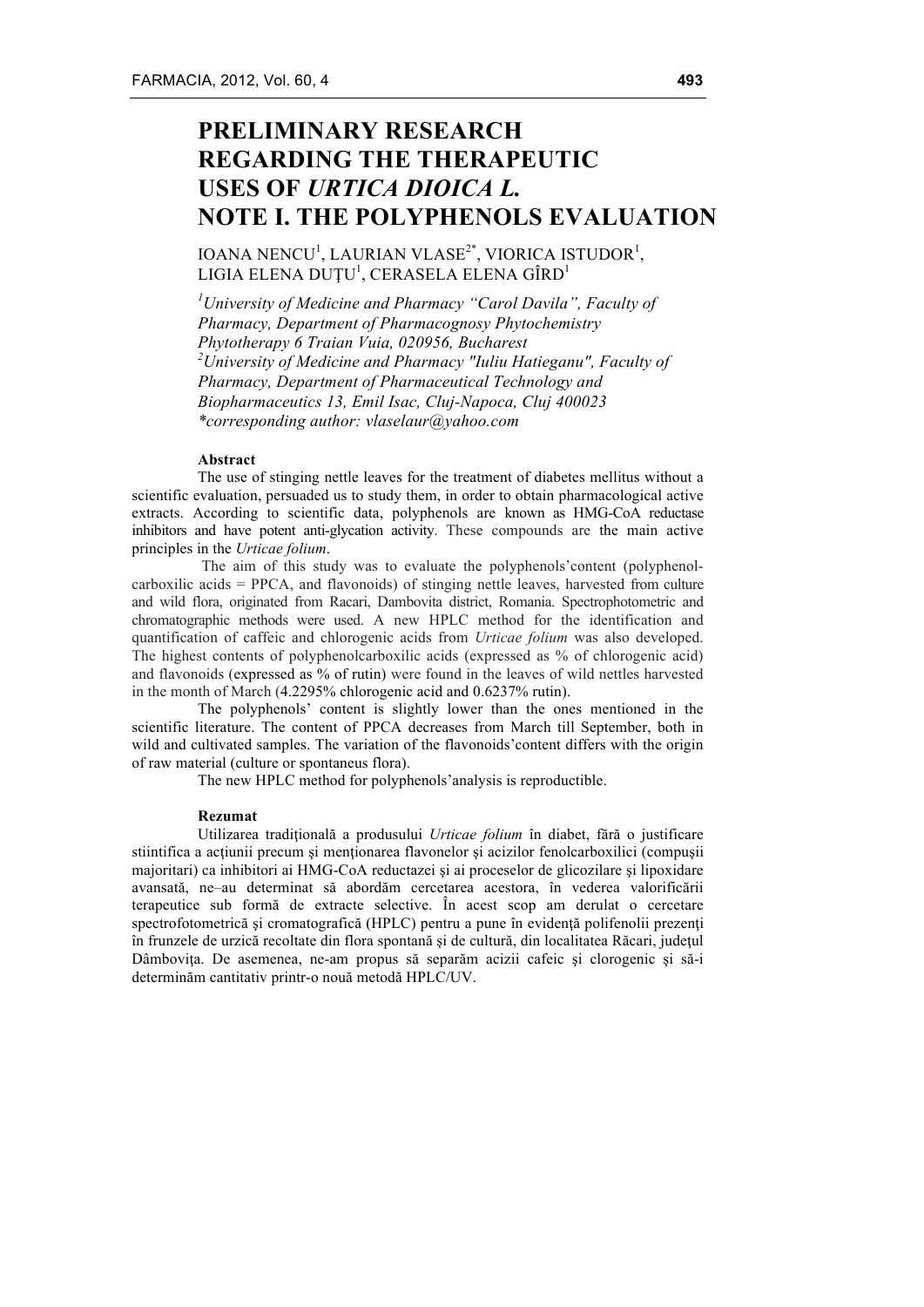Produsul vegetal cu cel mai mare conţinut de acizi polifenolcarboxilici şi flavone provine din locuri necultivate şi este recoltat în luna martie **(**4,2295 g % acid clorogenic, 0,6237 g % rutozidă).

Comparativ cu literatura de specialitate consultată, produsul indigen analizat are un conţinut mai mic de polifenoli. La începutul perioadei de vegetaţiei predomină acizi fenolcarboxilici (AFC), aceştia scăzând spre maturitate, atât în plantele recoltate, cât şi colectate. Conținutul de flavone diferă în funcție de proveniența produsului vegetal (floră spontană, cultură).

Metoda HPLC/UV de separare a acidului clorogenic de acid cafeic este reproductibilă.

**Keywords**: *Urtica dioica*, polyphenolcarboxilic acids, flavonoids, HPLC.

## **Introduction**

In folk medicine, *Urtica dioica* is used internally as a hematogenic remedy, diuretic, in arthritis, in the rheumatism of the joints and muscles, and as a component of antidiabetic teas [1, 2]. The European Pharmacopoeia 6th edition includes the monograph ,,*Urticae folium"* [12]. The uses of stinging nettle leaves for the treatment of diabetes mellitus, without a scientific evaluation, persuded us to study them, in order to obtain a pharmacological active vegetal extract.

According to scientific data, the following main active principles are reported for *Urticae folium*: 0.7 – 1.8 % flavonoids (isoquecitrin= kaempferol-3-O-rutinoside, rutin, astragalin), polyphenolcarboxilic acids (up to 0.5 % chlorogenic acid, up to 1.6 % caffeoylmalic acid, and others like caffeic acid and ferulic acid), sterols (β-sitosterol), coumarins (scopoletol), lectines (isolectines, *Urtica dioica* Agglutinin), 0.3 % proanthocyanidins, 0.02 % carotenoids (beta–caroten, violaxanthin, zeaxanthin), 20 % minerals (0.6% potasium salts, 1.050 % calcium salts and 1 - 4 % silicic acid)  $[2 - 3, 5 - 6, 8, 10, 11]$ . Among these compounds, the hypoglycemic activity is cited for sterols, polyphenolcarboxilic acids and flavonoids [4].

The aim of this study was to determine the optimal time for harvesting the leaves (cultivated and wild nettles), in order to obtain extracts with the highest content in polyphenolcarboxilic acids and flavonoids. Considering this, spectrofotometric methods were applied.

Another purpose of the current study was to identity the polyphenolic compounds by using two different HPLC methods.

#### **Materials and Methods**

The raw material (nettles leaves) originated from Romania, Racari Village, Dambovita District. The samples were harvested in March, June and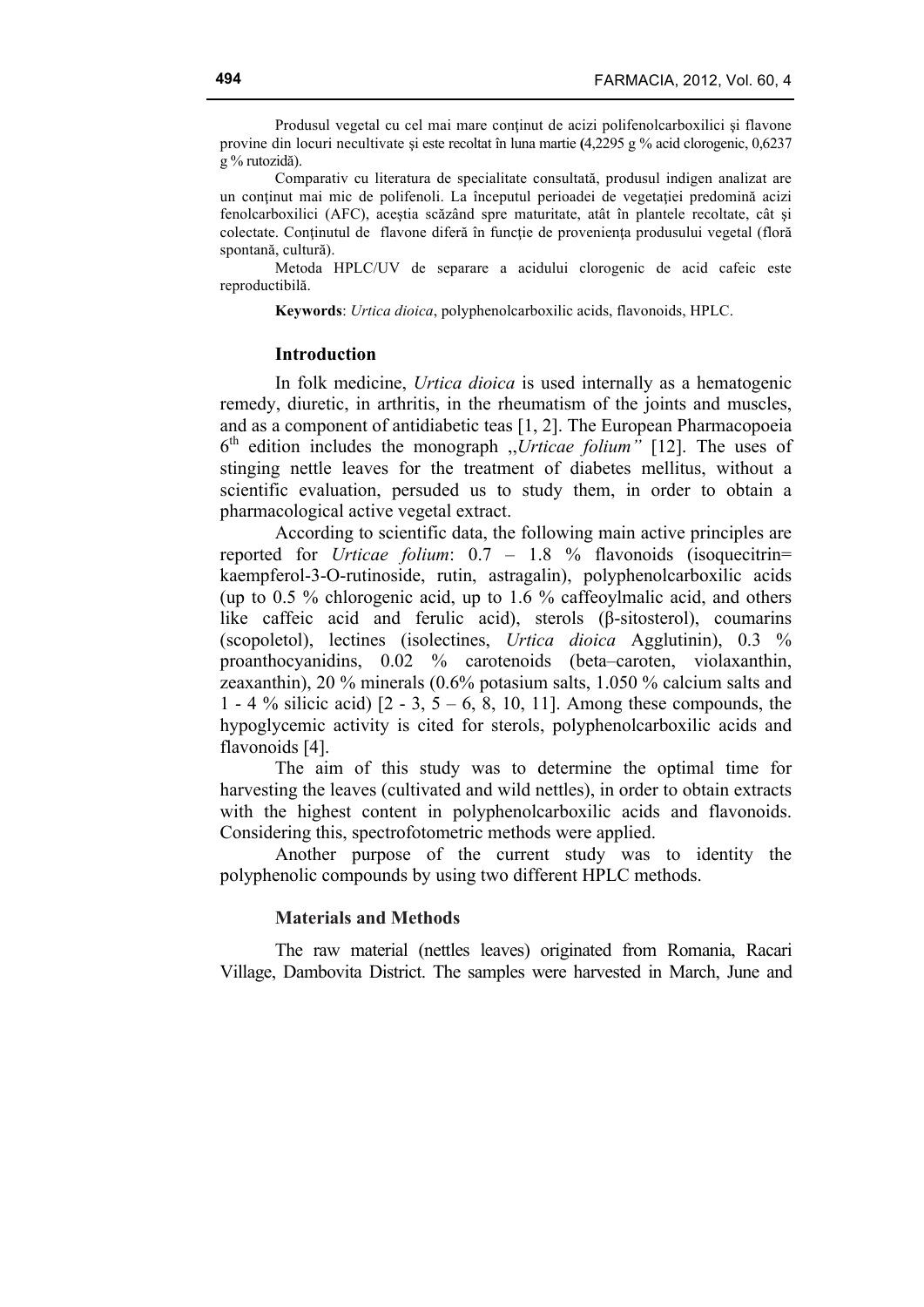September 2009, from wild flora (noted Am, Ai, As), and from culture (noted Bm, Bi, Bs). The herbal products were naturally dried in the shade and stored in controlled laboratory conditions.

In order to evaluate the flavonoids' content it was used a spectrophotometric method, based on the chelating reaction with aluminium chloride, according to the Romanian Pharmacopoeia  $10<sup>th</sup>$  edition, the monograph *Cynarae folium* [13]. The polyphenolcarboxilic acids' content was evaluated using a spectrophotometric method based on the formation of oxymes in the presence of sodium nitrite and sodium hydroxide, according to the European Pharmacopoeia 6<sup>th</sup> edition, the monograph *Fraxini folium* [12]. A spectrofotometer Jasco V-530 was used.

The first HPLC experiment for flavonoids and polyphenolcarboxilic acids were carried out using an Agilent HPLC Series system (Agilent U.S.A) equipped with degasser, binary gradient pump, column thermostat, autosampler and UV detector. The HPLC system was integrated with Agilent 1100 mass spectrometer (LC/MSD Ion Trap VL). For the separation, a reverse-phase analytical column was used (Zorbax SB-C18 100 x 3.0 mm i.d, 3.5 µm particle); the working temperature was 48ºC. The mobile phase was a binary gradient prepared from methanol and a solution of acetic acid  $0.1\%$  (v/v). The elution started with a linear gradient, beginning with 5% methanol and ending at 42% methanol, for 35 minutes; isocratic elution followed for the next 3 minutes with 42 %. The flow rate was 1 mL min<sup>-1</sup> and the injection volume was  $5\mu$ L [7, 9]. The detection of the compounds was performed on both UV and MS mode. The UV detector was set at 330 nm for the first 17.5 min., then at 370 nm. The MS system operated using an electrospray ion source in negative mode. The chromatographic data were processed using ChemStation and DataAnalysis software from Agilent, USA.

The following standards were used**:** caftaric acid, gentisic acid, caffeic acid, chlorogenic acid, *p*-cumaric acid, ferulic acid, sinapic acid, hyperoside, isoquercitrin, rutin, miricetin, fisetin, quercitrin, quercetin, patuletine, luteolin, kaempferol and apigenin (fig. 1) . Calibration curves in the 0.5-50  $\mu$ g mL<sup>-1</sup> range had a good linearity (R<sup>2</sup> = 0.999, n = 5).

In order to quantify chlorogenic and caffeic acids a second HPLC method was carried out, using a Jasco HPLC MD-2015 equipped with degasser, binary gradient pump, column thermostat, and UV detector. For the separation, a reverse-phase analytical column was employed (Nucleosil - C18 25 x 0.4 mm i.d, 5 µm particle). The mobile phase was a binary gradient prepared from acetonitrile and a solution of phosphoric acid 0.1%  $(v/v)$ . The elution followed a linear gradient, beginning with  $10\%$  acetonitrile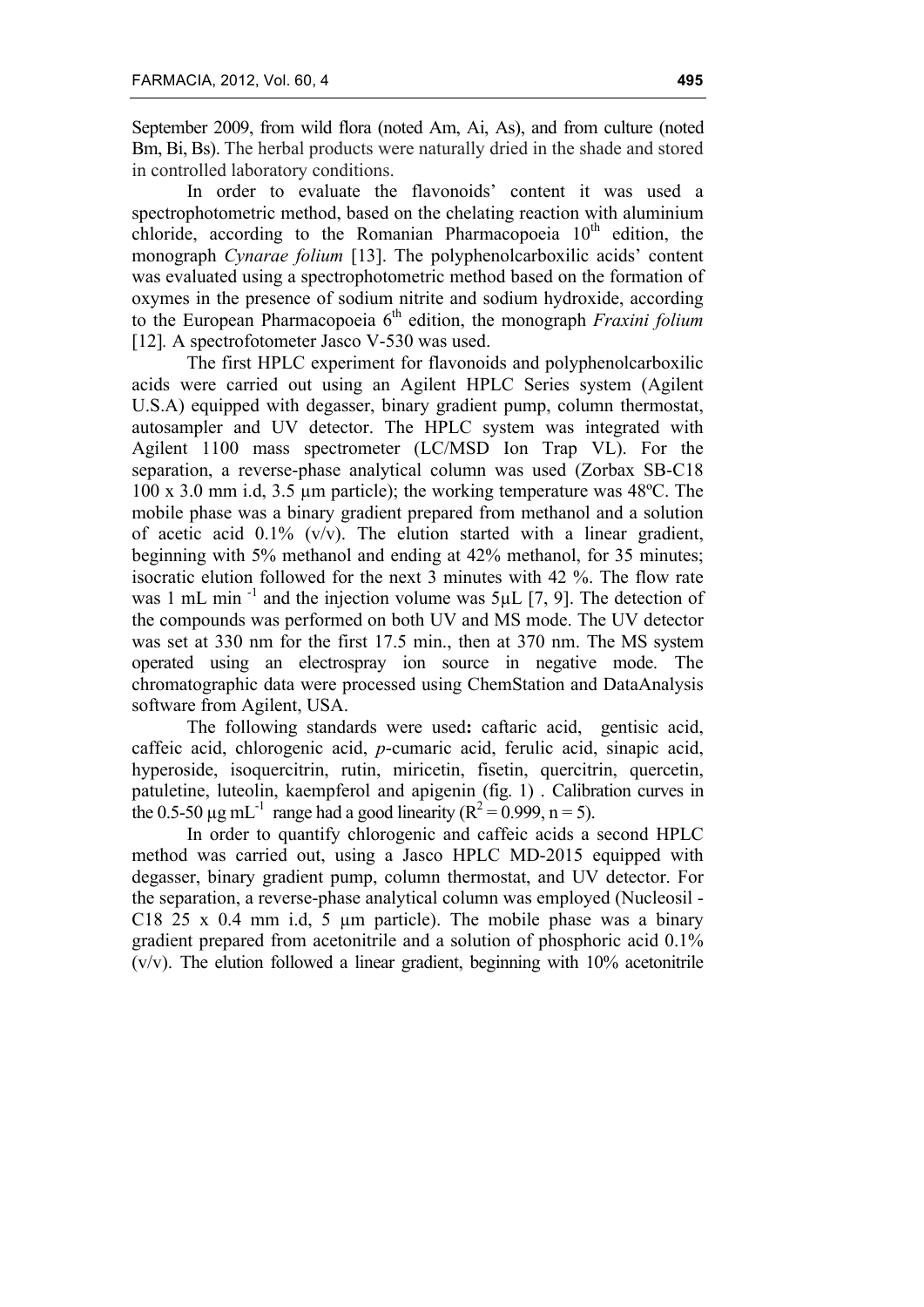and ending at 35% acetonitrile, for 13 minutes [14]. The flow rate was 1.5 mL  $min^{-1}$  and the injection volume was  $20\mu$ L. The UV detector was set at 310 nm. The chromatographic data were processed using Chrompass from Jasco, Japan. The following standards were used**:** cafeic acid, chlorogenic acid (fig. 2). Calibration curves in the  $8 - 170$  ug mL<sup>-1</sup> range had good linearity  $(R^{2} = 0.998, n = 5)$  [14].

*Sample preparation* (for both HPLC analysis). For extraction of polyphenolic compounds, 2.5 g of powedered leaves (batch Am) with etanol 50 % were heated on a reflux condenser for 30 minutes. After cooling and filtration the extract was completed up to 25 mL in a volumetric flask  $(SE<sub>1</sub>)$ .

For the extraction of free aglycons, a volume of 1 mL HCl 2N was added to 1 mL extract and heated on a reflux condenser at 80ºC, for 40 minutes  $(SE<sub>2</sub>)$ .

## **Results and Discussion**

The spectrophotometric results (table I) showed the highest content of polyphenolcarboxilic acids (PPCA) in leaves of wild nettle harvested in the month of March.

The content of PPCA decreased from March till September, both in wild and cultivated samples. On the other hand, the variation of flavonoids content (table I) didn't show the same pattern. For wild nettles, the flavonoid's content decreased with the maturization, but for the cultivated ones the flavonoid's content was slightly modified from March till September. The content of polyphenols (polyphenolcarboxilic acids and flavones) was lower than that cited in the scientific literature [2, 11]. All these spectrophotometric results indicated that young wild nettle leaves have the highest content of polyphenols. So, the sample **Am** was further selected for HPLC analysis.

| Nr.<br>crt.   | <b>Batch</b> | Flavonoids (%, rutin)  | Polyphenolcarboxilic acids<br>(%, chlorogenic acid) | Reference (FE 6) |
|---------------|--------------|------------------------|-----------------------------------------------------|------------------|
|               | Am           | $0.6237 \pm 0.0241$    | $4.2295 \pm 0.0170$                                 | $0.3\%$ acid     |
| $\mathcal{D}$ | Ai           | $0.12162 \pm 0.0090$   | $1.07222 \pm 0.041677$                              | chlorogenic acid |
|               | As           | $0.0399 \pm 0.0040$    | $0.6626 \pm 0.0029$                                 | (sum of acid     |
|               | <b>Bm</b>    | $0.10354 \pm 0.00784$  | $2.9447 \pm 0.0754$                                 | chlorogenic and  |
|               | Bi           | $0.10352 \pm 0.001517$ | $1.05682 \pm 0.021381$                              | caffeoylmalic    |
| 6             | <b>Bs</b>    | $0.08324 \pm 0.004142$ | $0.7206 \pm 0.02585$                                | acid)            |

Results of spectrophotometric determination

**Table I**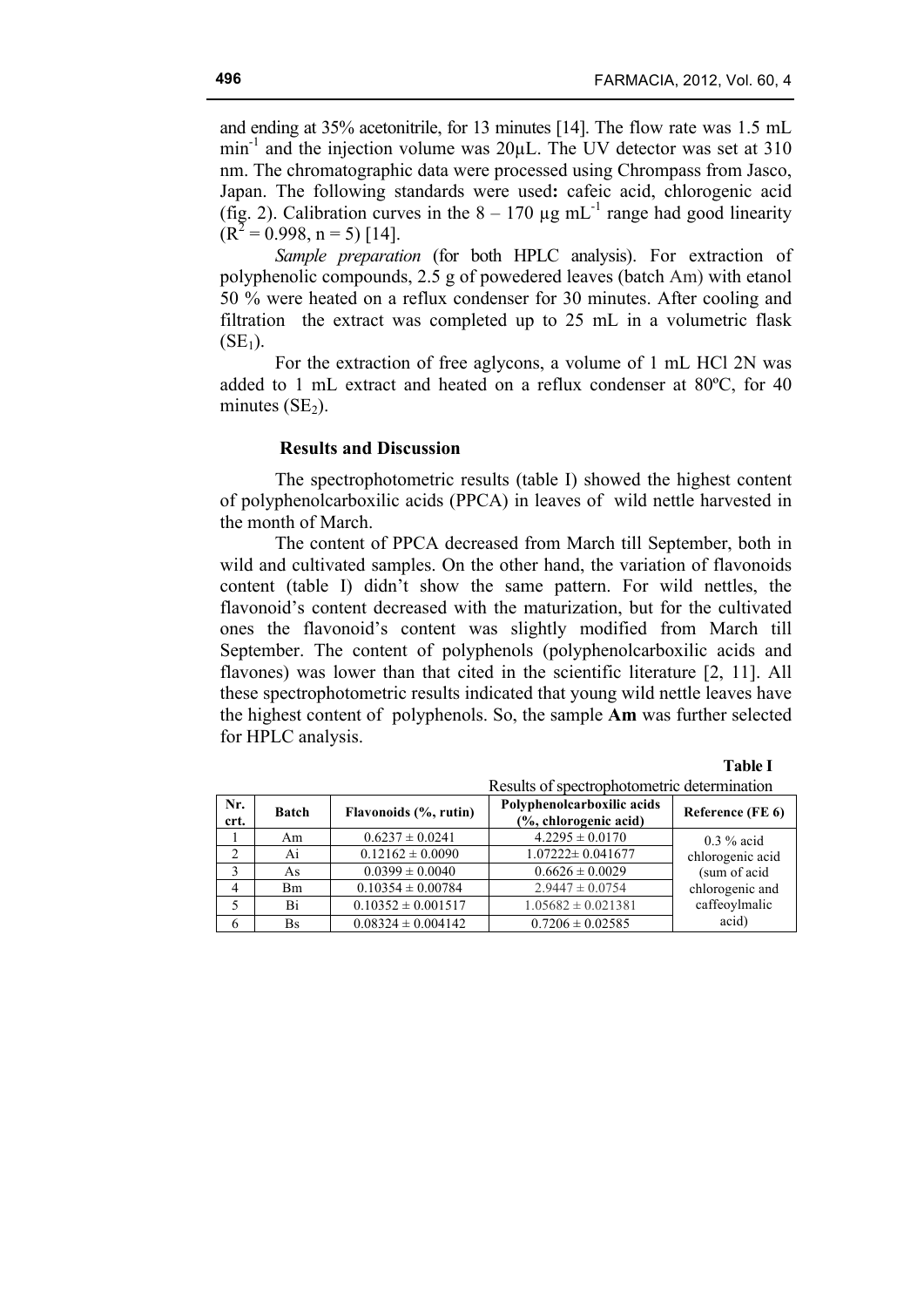

**Figure 1**

The standards cromatogram, UV detection at 330 and 370 nm: caftaric acid (1), gentisic acid (2), caffeic acid (3), chlorogenic acid (4), *p*-cumaric acid (5), ferulic acid (6), sinapic acid (7), hyperoside (8), isoquercitrin (9), rutin (10), miricetin (11), fisetin (12), quercitrin (13), quercetin (14), patuletine (15), luteolin (16), kaempferol (17) and apigenin (18).



**Figure 2** The standard cromatogram for chlorogenic and caffeic acids separation; UV detection at 310 nm.

The results of HPLC/MS showed the presence of caftaric acid, gentisic acid, caffeic acid, chlorogenic acid, ferulic acid, rutin and isoquercitrin in the non-hydrolyzed solution SE1, luteolin, quercetol and kaempferol in the hydrolyzed solution  $SE_2$  respectively. Because the content of ferulic acid in the hydrolyzed solution was higher than that in non-hydrolyzed solution, we concluded that this compound exists both in the free form and in the glycosidic and esterified forms (e.g. chinic-, tartaric- or malic-esters) (Table II).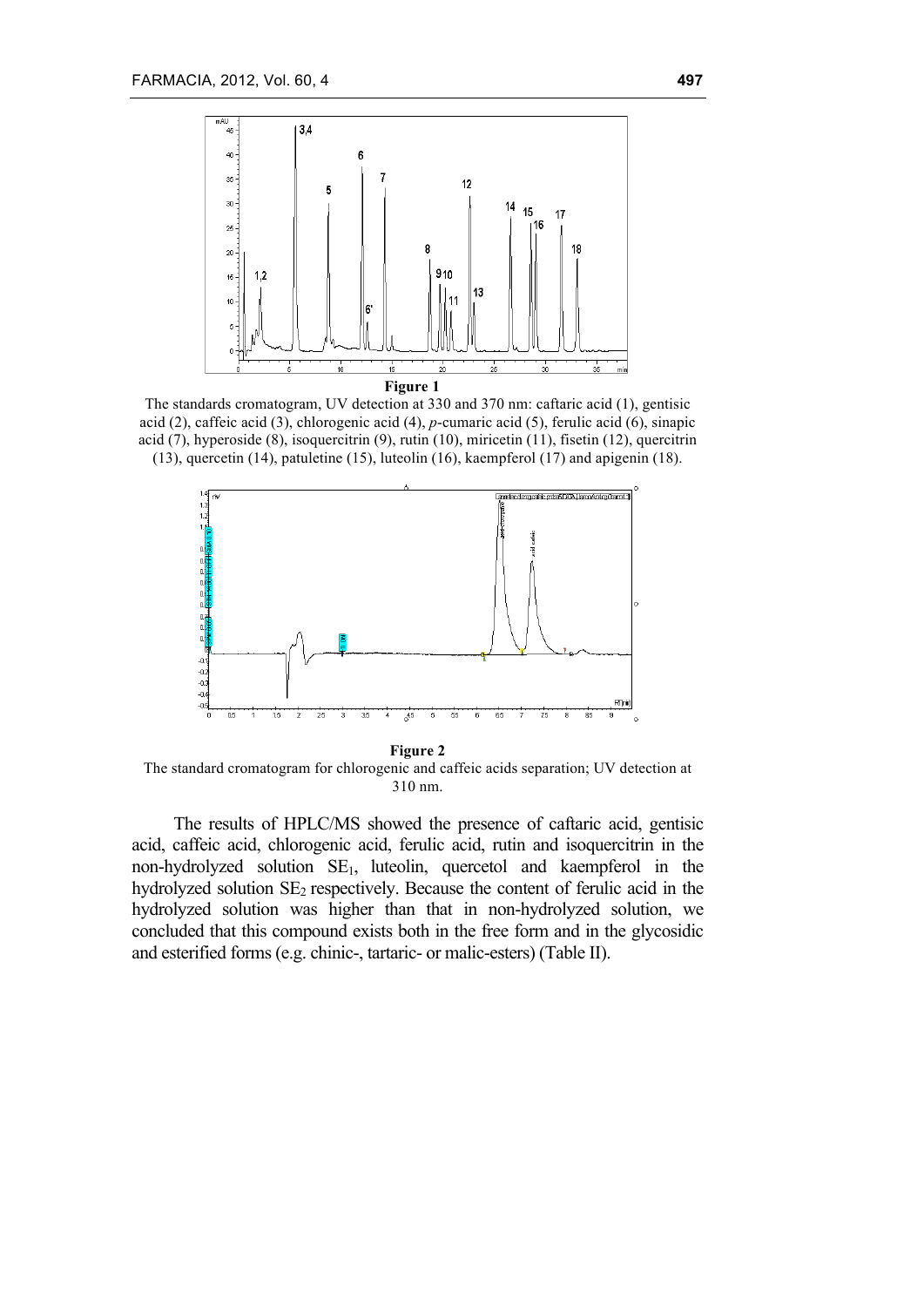Unlike ferulic acid, *p-*coumaric acid was identified only in the hydrolized solution, so it may be present as an acil-derivative (Fig.3) .

Due to the lack of standards, we could not establish if kaempferol comes from kaempferol-3-O-rutinoside or from kaempferol-3-Ogalactoside. Scientific literature doesn't mention the presence of luteolin (5,7,3´,4´ - tetrahidroxyflavone), gentisic and caftaric acid in the leaves of *Urtica dioica*, therefore those compounds are mentioned here for the first time. Four polyphenols (chlorogenic acid, caffeic acid, gentisic acid and caftaric acid) cannot be quantified in the current chromatografic conditions due to overlapping.

| Compound               | <b>HPLC</b> / MS (method I)  |                 | <b>HPLC</b> / UV (method II) |                 |
|------------------------|------------------------------|-----------------|------------------------------|-----------------|
|                        | SE <sub>1</sub>              | SE <sub>2</sub> | SE <sub>1</sub>              | SE <sub>2</sub> |
| caftaric acid          | $^{+}$                       | -               | NA                           | <b>NA</b>       |
| gentisic acid          | $^{+}$                       | -               | <b>NA</b>                    | NA              |
| caffeic acid           | $+$                          | -               | 7.0040                       | 13.61           |
| chlorogenic acid       | $^{+}$                       |                 | 60.079                       | 21.59           |
| <i>p</i> -cumaric acid |                              | 2.8724          | NA                           | <b>NA</b>       |
| ferulic acid           | 1.0004                       | 4.399           | NA                           | NA              |
| sinapic acid           | -                            | $\overline{a}$  | <b>NA</b>                    | <b>NA</b>       |
| hyperoside             |                              |                 | <b>NA</b>                    | <b>NA</b>       |
| isoquercitrin          | 1.2745                       | -               | <b>NA</b>                    | <b>NA</b>       |
| rutin                  | 4.649                        |                 | <b>NA</b>                    | <b>NA</b>       |
| miricetin              | $\qquad \qquad \blacksquare$ | -               | <b>NA</b>                    | <b>NA</b>       |
| fisetin                |                              |                 | <b>NA</b>                    | NA              |
| quercitrin             | -                            |                 | <b>NA</b>                    | NA              |
| quercetin              |                              | 1.6031          | <b>NA</b>                    | NA              |
| patuletine             | $\overline{\phantom{0}}$     |                 | <b>NA</b>                    | NA              |
| luteolin               |                              | 0.1303          | <b>NA</b>                    | <b>NA</b>       |
| kaempferol             | $\overline{\phantom{0}}$     | 0.2247          | <b>NA</b>                    | NA              |
| apigenin               |                              |                 | NA                           | NA              |

**Table II** Quatification of polyphenols by HPLC/MS and HPLC/UV

..<sup>+"</sup>identified by MS analysis, ..<sup>-"</sup>unidentified by MS analysis; ..NA" non-applicable

Chlorogenic acid and caffeic acid are important polyphenolcarboxilic acids from nettle leaves, therefore we developed a second HPLC method in order to quantify them. Unfortunately, the pair gentisic acid / caftaric acid remained undetermined. The results obtained by this second HPLC method (table II) indicated that the content of chlorogenic acid was higher than the content of caffeic acid in the non-hydrolyzed solution, but smaller in the hydrolyzed one. This fact is due to the eliberation of caffeic acid from the chlorogenic structure during hydrolysis. The increase of caffeic acid content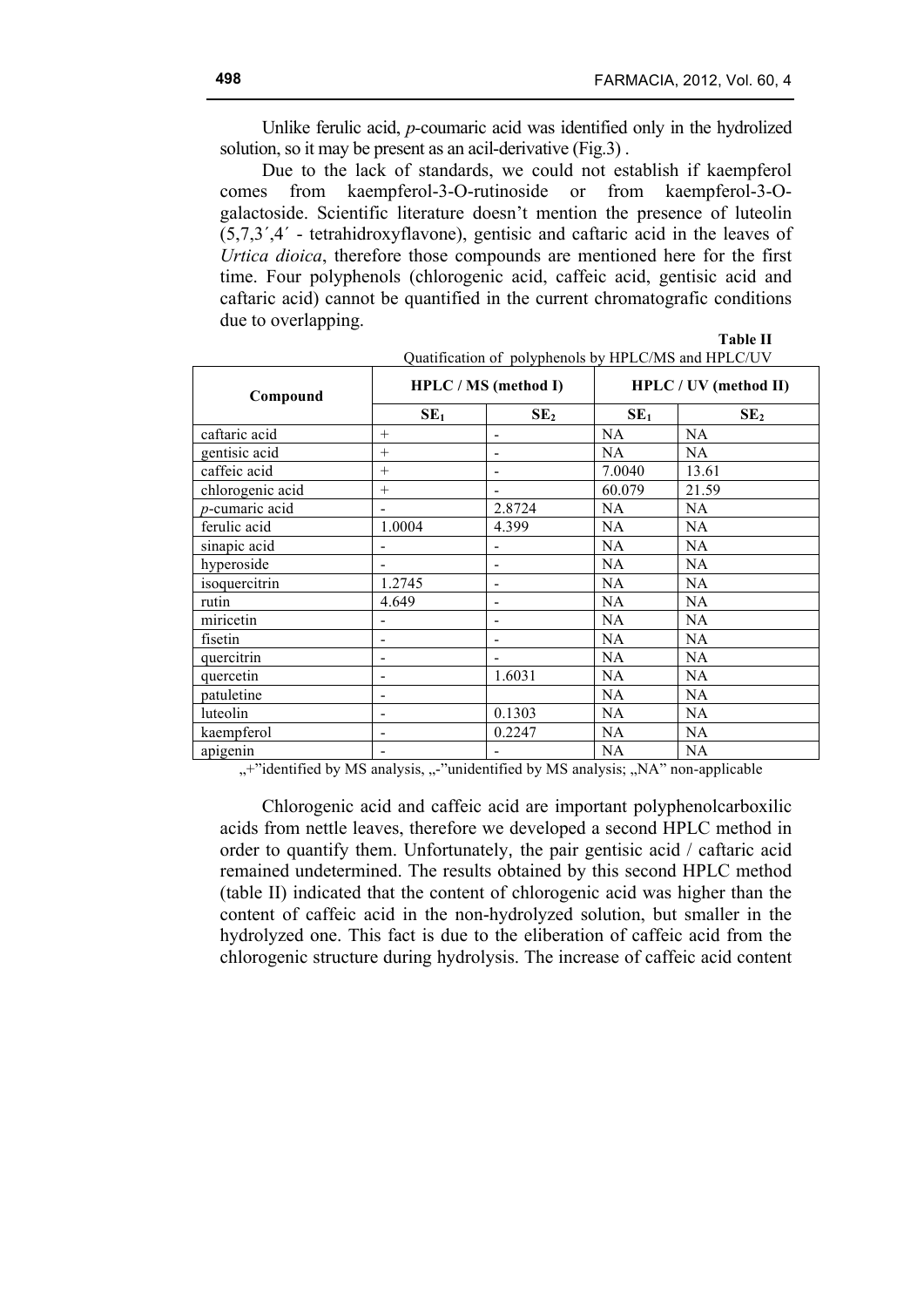is not proportional with the decrease of chlorogenic acid content (molecular weight of acid caffeic / molecular weight of chlorogenic acid =  $1/2$ ). This fact indicated that during hydrolysis chlorogenic acid undergoes chemical degradation, other than the cleavage of the esteric bound. The scientific data confirme this hypothesis [1].

Another source of caffeic acid can be caffeoylmalic acid, the main polyphenol cited for nettle's leaves. This acid may be responsable for the main pick in the sample's chromatogram (1.0578 % - calculated by procentual area using chlorogenic calibration curve) and may explain the high content of polyphenolcarboxilic acids found by the spectrophotometric method. Due to the lack of standard this compound remained unidentified (Fig. 4).